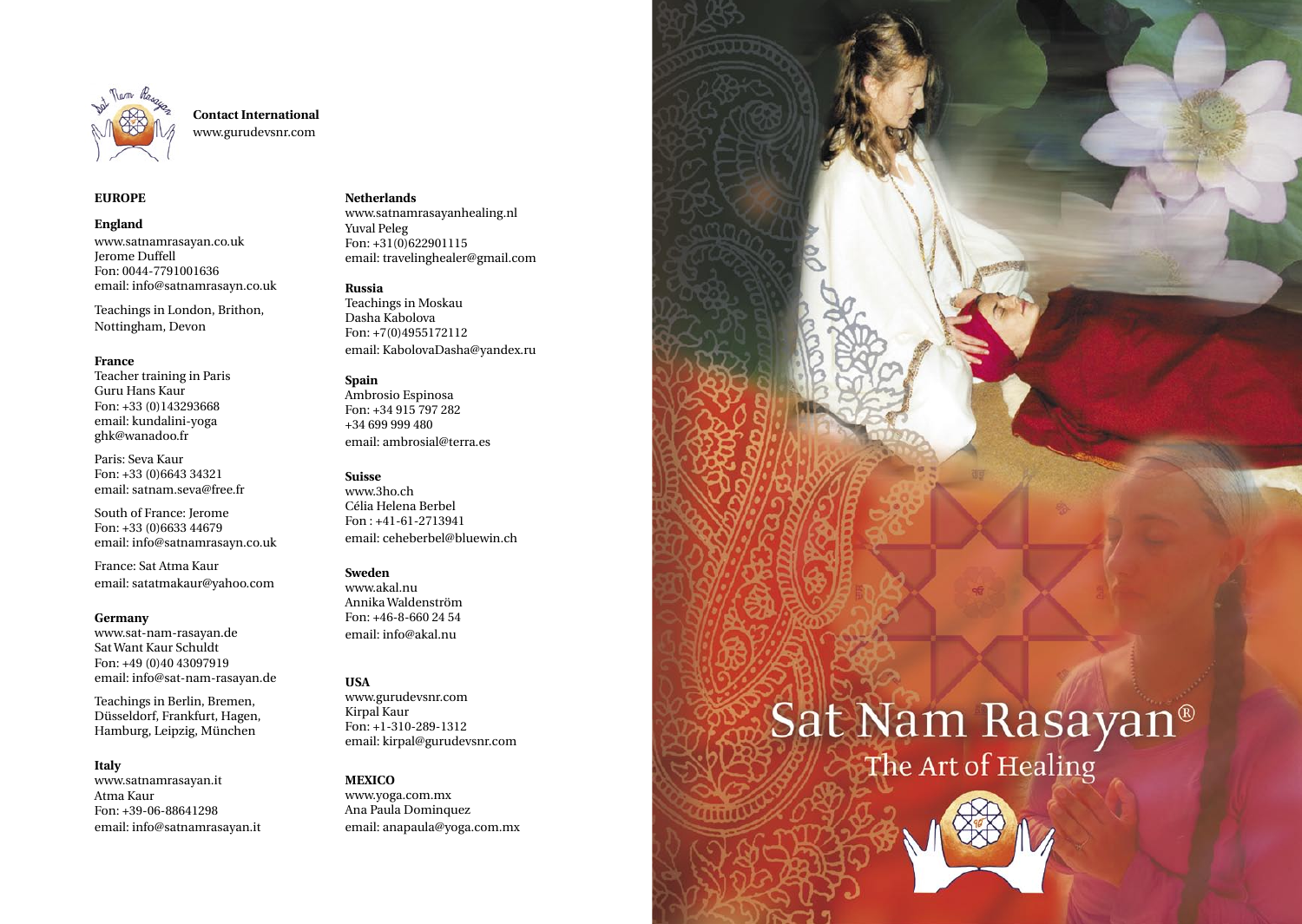## Sat Nam Rasayan

Learn to lead healthy relationships, to meet people without prejudice and to be present with yourself and your surroundings.

This becomes possible through Sat Nam Rasayan, a centuries-old meditation technique and healing art of Kundalini Yoga.

Traditionally, this art was taught to heal others. It helps to release tendencies and limitations in body, mind and emotions — the common reasons for sickness. The self-healing powers of the body become activated, and we are able to meet life in a more balanced and clear state.

Sat Nam Rasayan is free from dogmatism, religion and belief systems. It does not only help yoga practitioners and therapists, but every interested person, to sharpen the senses and to learn meditation and a meditative healing technique.

### Meditation

Meditation brings two things.

It brings wisdom; it brings freedom.

These two flowers grow out of meditation. When you become silent, utterly silent, beyond the mind, two flowers bloom in you.

One is of wisdom: you know what is and what is not.

And the other is of freedom: you know now there are no longer any limitations on you, either of time or of space.

You become liberated.

### Sat Nam Rasayan and its effects

Every human being has vitality, which is necessary for a healthy and happy life. Vitality originates when body, mind and soul are working well together. We feel this vitality when we feel alive. We trust in our capacity to master our lives and reach our goals. We are connected with our awareness.

Most of us occasionally lose this quality of life.

 These times in which we are living are full of chaos and stress, which make it difficult for us to stay balanced.

Sat Nam Rasayan and Kundalini Yoga offer powerful tools. Kundalini Yoga is an active practice to stabilize our own life energy.

Sat Nam Rasayan is passively beneficial for patients — and healers.



### Sat Nam Rasayan teaches you

- $\ll$  to heal others with powerful tools
- $\ll$  to integrate silence and calmness into your life
- $\ll$  to release unhealthy behavior
- $\ll$  to experience every moment with mental clarity and presence
- to find an easy access to the high art of meditation
- g to handle your feelings, thoughts and emotions, without any attachment to them
- $\ll$  to develop and establish inner silence in your mind
- g to hone your intuition

*"When you become calm and still, the universe starts moving for you." Guru Dev Singh*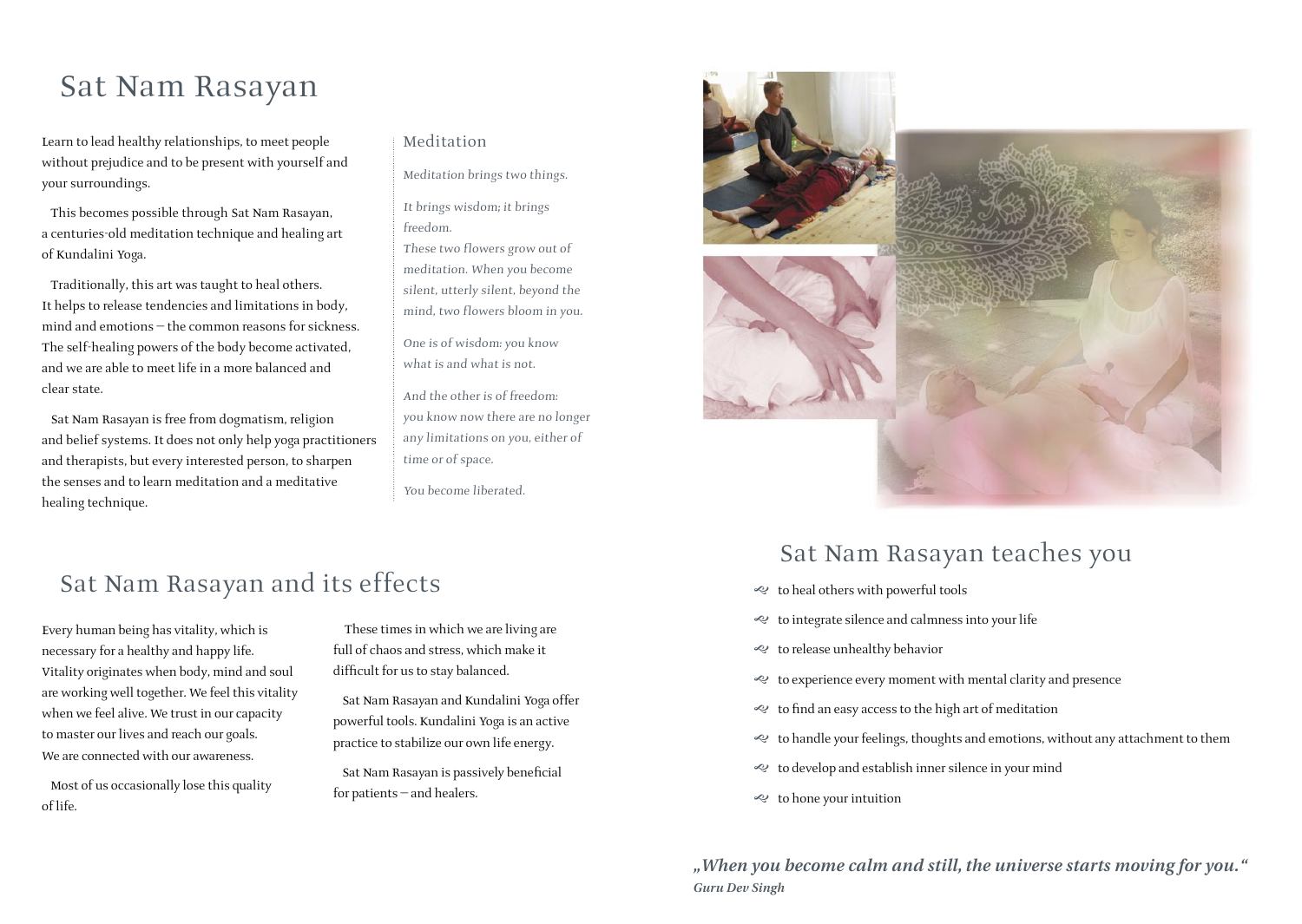# The Tradition

For thousands of years, Sat Nam Rasayan was a secret yoga tradition. Sat Nam Rasayan was taught in silence by a master to his student, and only a few highly developed students were so privileged. The process of training lasted several years, until the student could recognize and maintain a state of neutrality and silence. The practitioners of this art were admired as outstanding healers, and the teachings were recognized as the highest achievements of Yoga.

Guru Dev Singh Ph.D. is the living master of this tradition. Yogi Bhajan, the master of Kundalini Yoga (and well known through his famous Yogi tea)

graced Guru Dev Singh with traditional training in Sat Nam Rasayan.

Guru Dev Singh came in 1989 to Europe and started to teach SNR openly, according the wishes of his teacher.

The University of Colombo awarded Guru Dev Singh an honorary doctorate for his achievements in complementary medicine.

Yogi Bhajan was convinced that in times of great changes, the world would need a strong group of healers.

He wanted to make the knowledge of the old Yogis accessible for all human beings.

### Awareness and Presence in the Therapeutic Work

The meditative healing art of Sat Nam Rasayan teaches the therapist to experience the relationship to his patient in a state of deep presence. In this meditative awareness, the practitioner discovers an area of his/her consciousness that allows cure and attention for the other.

As therapists, we experience again and again that coming



into relation with patients causes reactions in us. Sat Nam Rasayan uses these sensitive impressions as the source of information. The focus is not the knowledge, but the development of the meditative connection and perception in relation to the patient.

### You learn

- g to be present during the treatment with all your senses
- g to use your sensations as sources of the perception and even to discover sensations as sources of the therapy
- e an easy access to meditation
- g to resolve blockages in the patient, simply by your attention
- e a path from the knowledge to the pure experience
- to apply your own treatment method in a deep healing space

*"When you grow into Sat Nam Rasayan, every experience in your life will appear like an infinite possibility. That is the characteristic of the neutral mind." Guru Dev Singh*

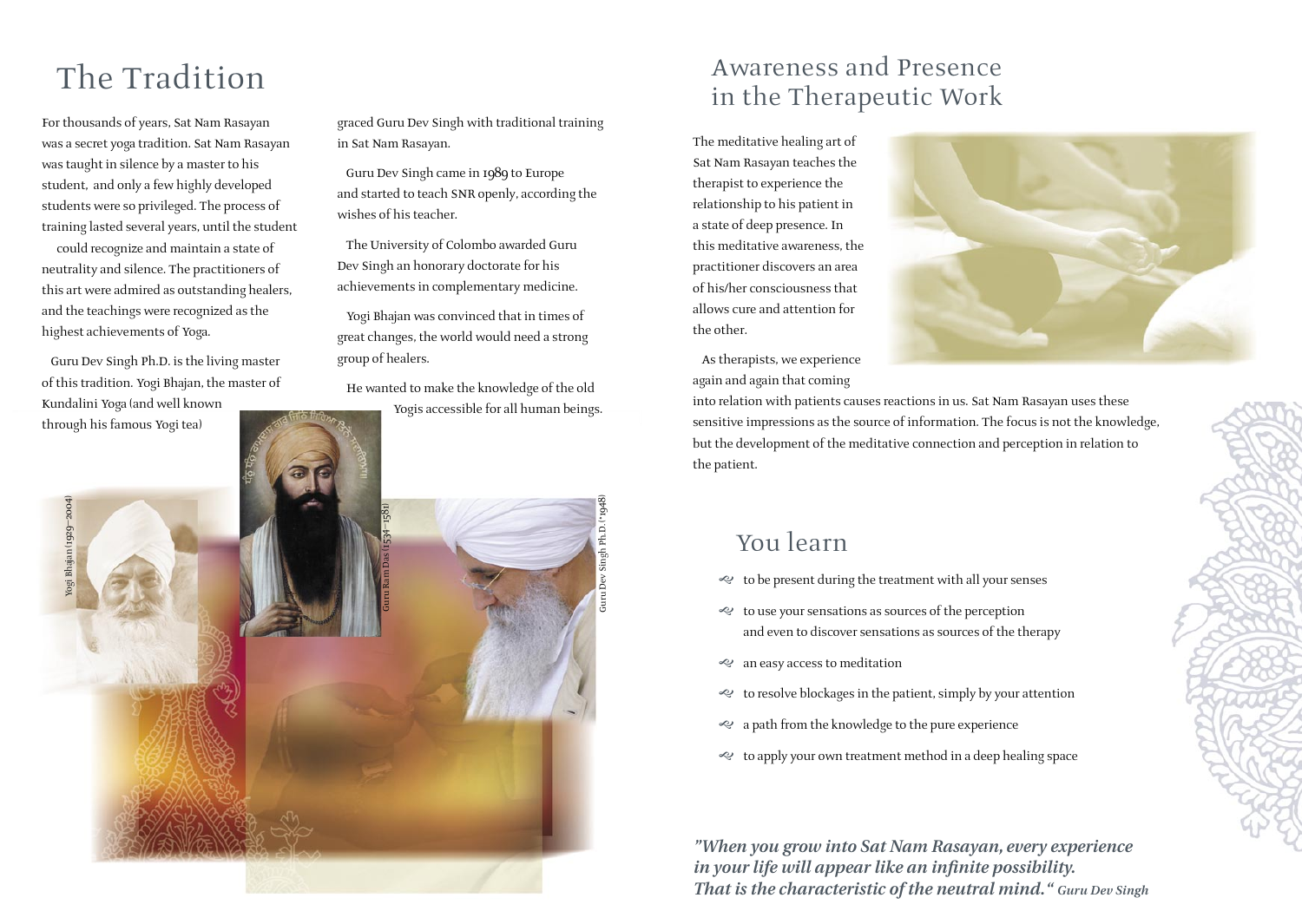# Education

During recent years, Guru Dev Singh has trained a group of instructors around the world. This group supports him by spreading the teachings.

The education of the Sat Nam Rasayan healer lasts three years and is divided into level 1 (1 year), and level 2 (2 years). Each level can be finished with an examination and a certificate.

In level 1, you learn to remain stable in the Sat Nam Rasayan state and to resolve simple tensions in the patient. Level 2 offers the participants many opportunities for personal, professional and spiritual development. Many tools for deep healing treatments are taught here.

To learn Sat Nam Rasayan, no special abilities or previous experiences are required. The beauty of this system is that it is open to everyone.

*For more information: www.gurudevsnr.com*



### Healing from the View of Sat Nam Rasayan

In Sat Nam Rasayan, sickness is described as "a tendency of the body to react."

The reaction can be a pain, an emotional problem or a serious illness. In the course of the education, the Sat Nam Rasayan healer develops the ability to find and dissolve these blockages, thus the self-healing powers of the body can become effective again.

*"Just sit in absolute calmness and meditate in absolute love, then live to share. " Yogi Bhajan* 





*"In stillness lies the sound, which is the creative existence of God. Whoever masters the stillness and the silence and can read it, gets all knowledge which exists." Yogi Bhajan*



## For Yoga Teachers

As a yoga teacher, you have the deep wish to support the personal growth of students in the best possible way. But how does one choose the fitting exercise for this precise moment?

And how can it be possible to support the students' growth only through your presence? In Sat Nam Rasayan, we treat the group like a single person.

You learn to move your awareness to find and resolve the blocks in the group and use targeted yoga exercises. We use the same rules as in the therapeutic work.

*"First love yourself and then let people bask in your radiance and sunshine." Yogi Bhajan*

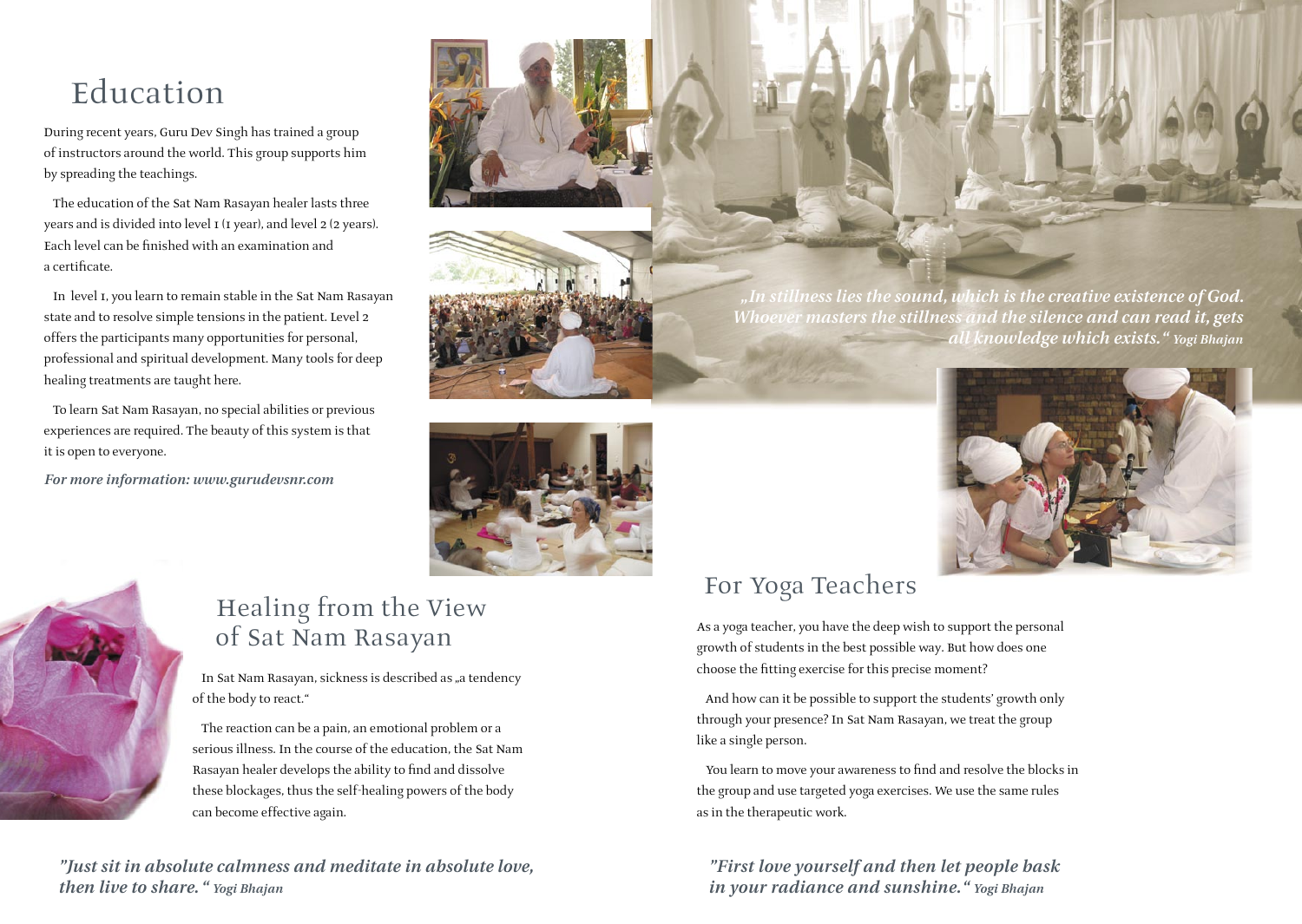### Shuniya – Silence

In all meditative and yogic traditions, inner silence was respected as the highest achievement. In our daily lives this seems very difficult and only achievable by higher yogis.

Sat Nam Rasayan teaches an amazingly easy approach to inner silence. It helps you to stay silent in the hustle and stress of your daily life. It is surprising to see your conflicts being resolved through this inner state.



*"In Sat Nam Rasayan we simplify the idea of consciousness. We can only know and understand the universe through our experience, therefore we call the ability to stay alert 'to be conscious'. The more kinds of experience we can recognize the greater our consciousness will be."*



### A little thought in between: Do you master your feelings or do your feelings master you?

Painful feelings often occupy so much area in our life that hardly any room remains for other experiences. If you do not learn to transform the emotions, you land in a dead end of sorrow, pains, fear or anger.

But how can you move yourself out of this dead end?

From the viewpoint of Yoga, the experience of Shuniya, the inner silence, is a basic prerequisite for it. This experience alone allows the practitioner to observe with clarity the waves of sensations, feelings and thoughts, and to recognize the moment where you are pulled into the drama. If you recognize this moment, you have the choice to let your emotions pass by you without being attached to them.







*Guru Dev Singh*